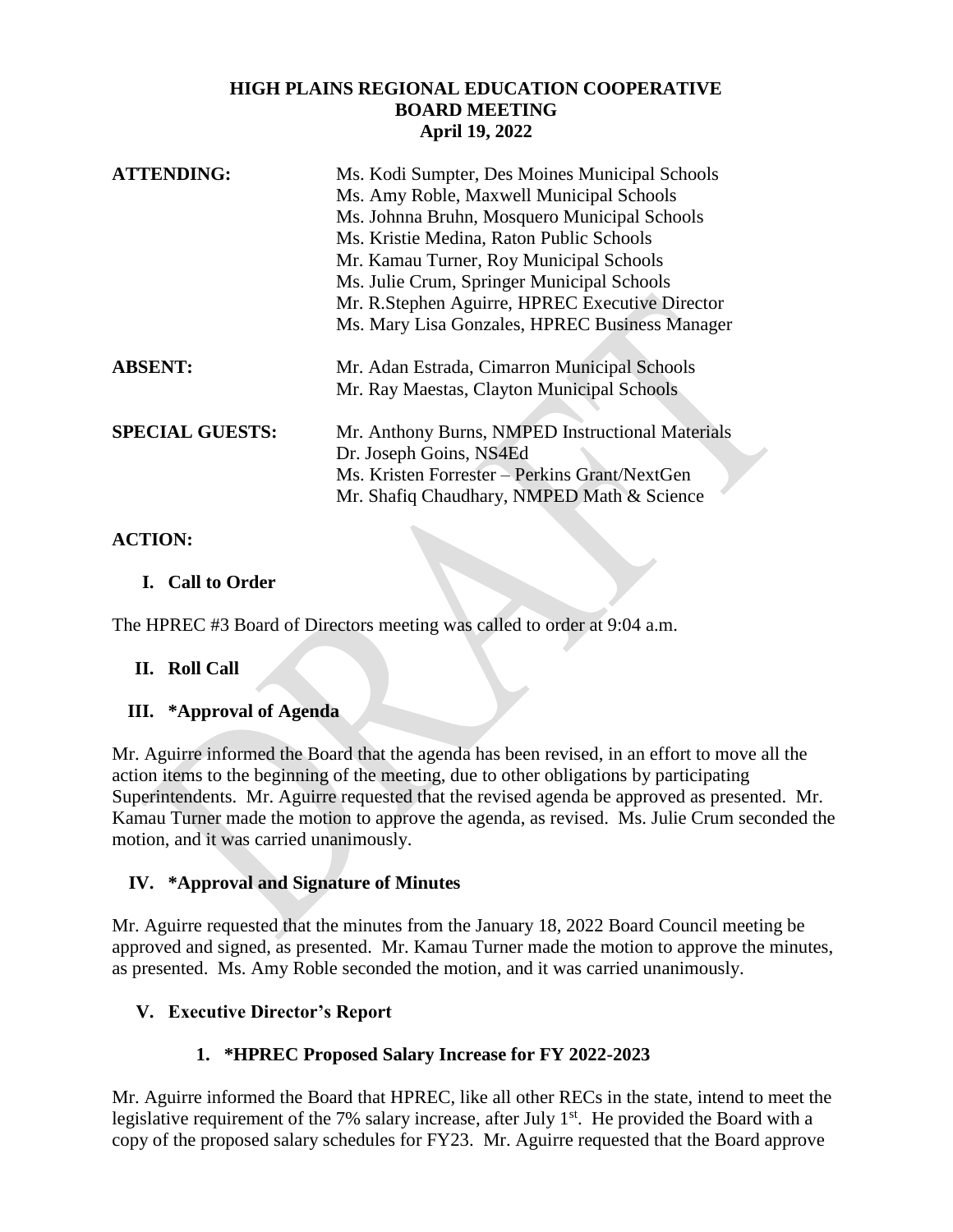the HPREC Salary Schedules, with a 7% increase, for FY23, as presented. Ms. Kristie Medina made the motion to approve the HPREC Salary Schedules, with a 7% increase, as presented. Ms. Julie Crum seconded the motion, and it was carried unanimously.

## **2. \*Executive Director Contract & Salary**

Ms. Kodi Sumpter reminded the Board about their decision during the last meeting, during Executive Session, to increase Mr. Aguirre's contract by 2-years, making it a 3-year contract. The Board decided, at that time, to make a motion regarding the contract, and proposed salary increase, if approved, during this meeting. She asked the Board if they would like to discuss, or if someone would like to make a motion to move forward. Mr. Aguirre suggested that in order to stay within the legislative requirement, the salary be increased by 7%. Ms. Kristie Medina made the motion that as of July 1, 2022, Mr. Aguirre's contract would be rescinded and a new three (3) year contract would be issued with a salary increase of 7%, as suggested. Ms. Amy Roble seconded the motion, and the Board was polled: Ms. Kodi Sumpter-yes; Ms. Amy Roble-yes; Ms. Kristie Medina-yes; Mr. Kamau Turner-yes; and Ms. Julie Crum-yes. The motion was carried unanimously. Mr. Aguirre thanked the Board for their continued support of his efforts with HPREC. Ms. Kodi Sumpter and the Board thanked Mr. Aguirre for his dedication and commitment to the group.

### **3. \*Expenditures**

Mr. Aguirre asked Ms. Mary Lisa Gonzales to present the expenditures. Ms. Mary Lisa Gonzales presented a list of expenditures for the period 01/12/22 through 04/15/22 to the Board for approval. She informed the Board of the fund identification, and asked for any questions or needed clarification. Mr. Kamau Turner moved to approve the expenditures, as presented. Ms. Amy Roble seconded the motion, and it was carried unanimously.

### **4. \*BARS & Transfers**

Mr. Aguirre asked Ms. Mary Lisa Gonzales to present the list of BARS and transfers. Ms. Mary Lisa Gonzales informed the Board that the list of BARS and transfers included an increase for the Carl Perkins Grant Project, based on the final award letter. It also included several maintenance BARs to begin the clean-up of project funding as we near the end of the fiscal year. She informed the Board that there are a few more BARs that are in the works and being finalized, and will be processed with this meeting date, but presented at the next regularly scheduled meeting. Mr. Kamau Turner made the motion to approve the BARS and Transfers, as presented. Ms. Kristie Medina seconded the motion, and it was carried unanimously.

### **5. Mr. Anthony Burns – Instructional Materials – NMPED**

Mr. Aguirre introduced Mr. Anthony Burns with the NMPED Instructional Materials Bureau. He informed the Board that Mr. Burns will be sharing an opportunity for REC and district participation. Mr. Anthony Burns provided the Board with a brief presentation regarding an invitation for HPREC to participate in a network focused on adoption and strong implementation of HQIM (high quality instructional materials), specifically for K-8 English Language Arts. He briefly recognized the work that is already being done within the region: (1) the Des Moines School participated in the strategic support for HQIM provided by Columbia University back in Feb 2020, although this project was cut short due to covid; (2) district participation in the K-8 ELA adoption for HQIM with the help of HPREC; (3) HQIM conference support and continual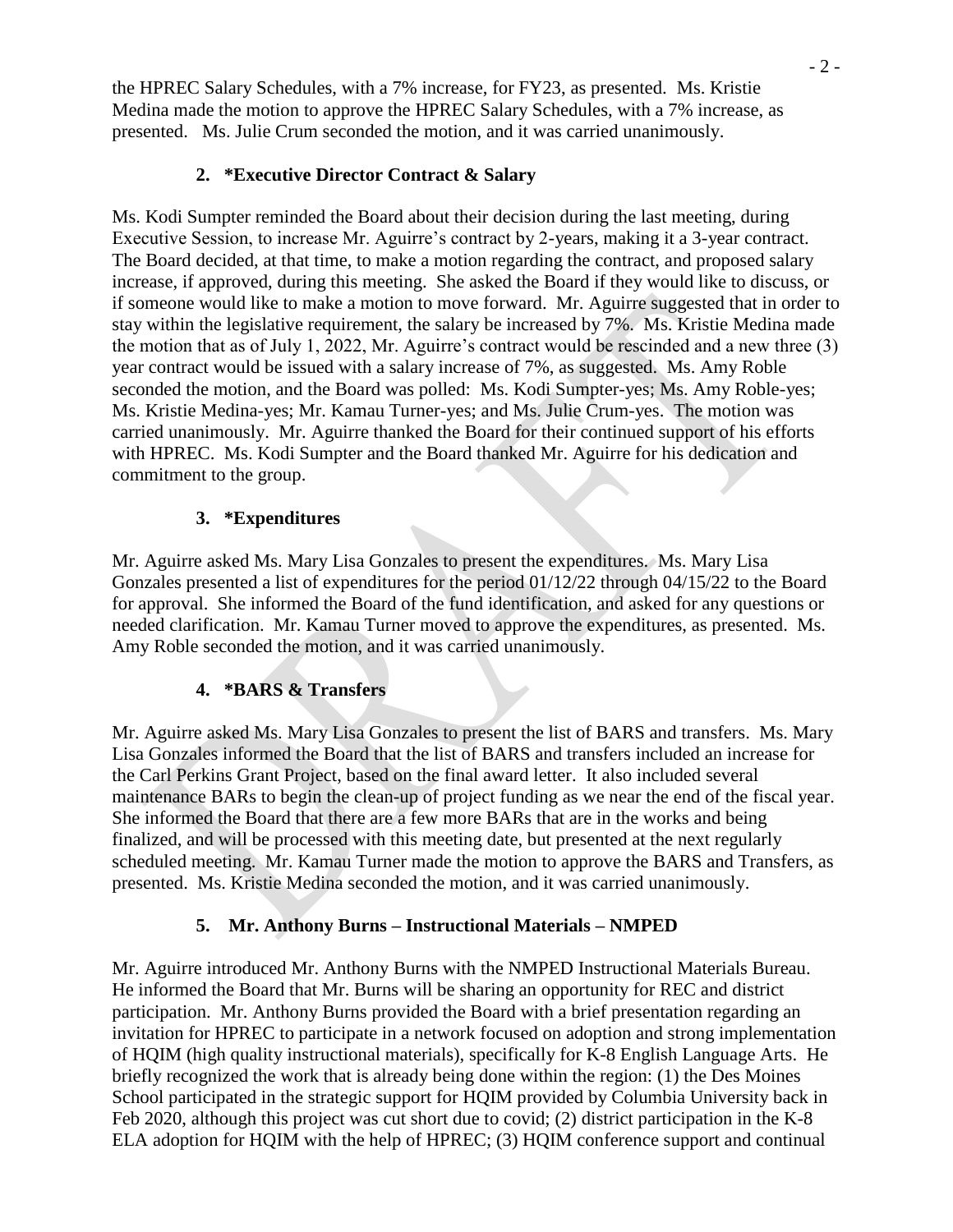annual state review/adoption processes by HPREC; and (4) Mr. Aguirre's participation on the HQIM Cross Functional Team. Mr. Burns provided the Board with a brief background of the network implementation/participation. The PED has been a part of this network through the Council of Chief State School Officers for about 3 years. There are many benefits, including access to mini-grants, which is how this project application was started, specifically through the Schusterman Family Foundation Grant. This grant will support an 18-month network focused on selecting, launching, and implementing HQIM for ELA. The network will be comprised of 2- RECs and 4-Districts (30,000 students required). They will track defined implementation metrics across districts and RECs and report transparency data across the network and state on a semi-annual basis. The grant funds will go directly to a PED selected provider, SchoolKit. Participating RECs will receive resources and deep support from a SchoolKit coach for each district that is invited to participate, guidance in supporting district HQIM adoption and implementation efforts, technical assistance to build internal capacity, support with exploring and developing business models and an implementation plan to sustain their support with HQIM adoption; and coaching to develop success metrics for building capacity. There will be about (4) remote group sessions, along with 3-4 hours per month of coaching from the SchoolKit coach during the 18-month process. The district benefits will include: districts building upon the work already being done with CES-SITE, developing capacity of HPREC to support member districts with adoption and implementation of HQIM, learning from other districts, access to an REC that can provide technical assistance, training, and resources for adoption and implementation of HQIM, and an improved coherent system for HQIM. The next step is for HPREC to send a letter of interest to Mr. Anthony Burns, wait for approval of the grant, and hopefully begin in May (or Sept if necessary). Mr. Aguirre and the Board thanked Mr. Burns for his presentation and informed him that they will discuss as a group and get back to him.

### **6. Dr. Joseph Goins – Pathway 2 Careers FIPSE Grant/CTE Grant**

Mr. Aguirre introduced Dr. Joseph Goins from NS4Ed to the group for a brief presentation about the Pathway 2 Careers (FIPSE) Project. Dr. Goins provided the Board with information pertaining to the status of the Pathway 2 Career grant project. He informed the Board that they have given all their materials to the NMPED HQ Instructional Materials Bureau to get the ball rolling on approval for the curriculum. They are also working the CMU (Carnegie Mellon University) on an evaluation on what they are doing, and the University of Louisville and the Center for Research in Teaching of Mathematics. The Pathway 2 Career project is a career exploration grant, that focuses on career and academic learning working together. The goal is by 2023, the program will be an open source tool for every district in the country. Dr. Goins provided the Board with a presentation of the Pathway to Career Readiness system that is available to districts for free at this time. He also provided the board with a handout that provides information on the project. Dr. Goins stated that his team is very excited about this project, and will continue to make it better as they move forward. Mr. Aguirre asked if the Board had any questions for Dr. Goins, and Ms. Kodi Sumpter expressed her excitement for the project as it moves forward. Mr. Aguirre and the Board thanked Dr. Goins for his presentation.

### **7. Kristen Forrester – Perkins Grant/Next Gen Project (Drones)**

Mr. Aguirre informed the Board that Ms. Kristen Forrester would provide an update on the Carl Perkins Project, and the Next Gen CTE Drone Project. Ms. Forrester started by stating that she feels the Pathway 2 Career Project goes very well with the Carl Perkins Grant Construction Trade Project. She informed the Board that there is a CPR/First Aid training for students in Clayton on Wednesday, April 20, 2022. The Cimarron training will be held next week, and we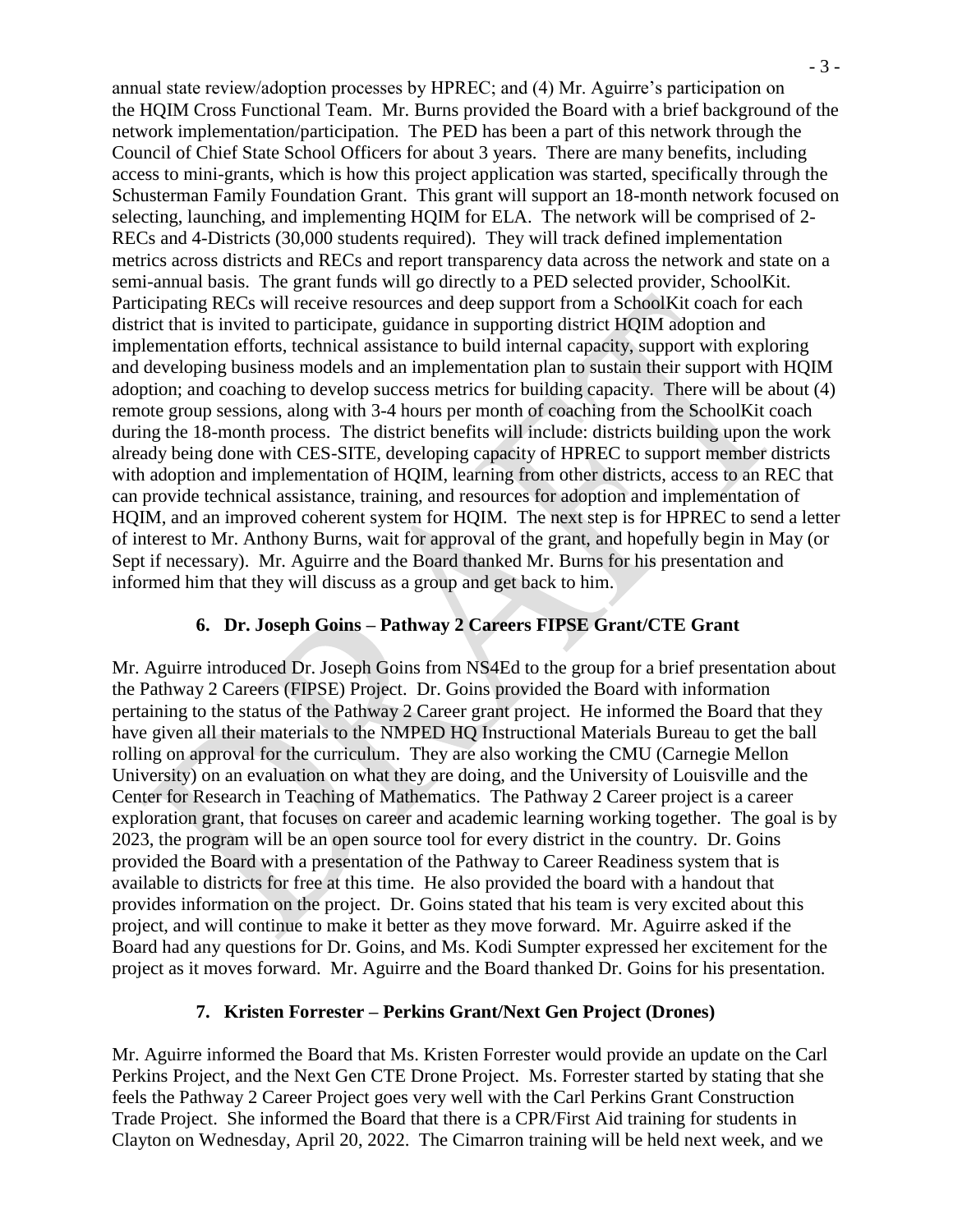should be finishing up our apprenticeship training tours by the  $26<sup>th</sup>$ . This will be exciting for our students, who will get to see the facilities, and meet with the trainers. As we look at spending down the funding for each program, we are in the process of researching Drones with GPS and GIS capabilities for next year's Next Gen Drone Project. The drones will be assigned directly to the school districts, rather than the students. Ms. Forrester informed the Board that the first group of students went to Mesalands for their Wind Energy Climb, and they were extremely excited. They will complete their follow-up in the fall and receive their Industry IRET (International Renewable Energy Technician) Occupational Certification in December, which goes directly into the Wind Energy Associate degree. We are currently working on getting the second group with a beginning curriculum set up for training in the fall, and a spring follow-up. This will allow them to receive their beginning IRET occupational certification. It's coming along really well. Ms. Kristen Forrester thanked the Board for their continued support of these programs, and she thanked HPREC for helping things flow smoothly. We are also currently looking into the Lifepath Program, which is similar, but with more features, for schools to offer an intro to a career pathway course or a capstone course. Ms. Forrester provided the board with information pertaining to next year's funding for both Carl Perkins and Next Gen CTE. There will be some restrictions. At this time, Mesalands has not signed their MOU, and this will reduce funding by approximately \$25,000. This will make the available funding for Carl Perkins funds around \$32,215, compared to this fiscal year's funds of \$71,339. We plan to continue with Mixed Construction Trades and Wind Energy, but with less funding moving forward. The immediate cut will be applied to the Project Manager budget, and a reduction to the liaison stipends. The Next Gen CTE project funding for next fiscal year is just as shocking. It will only be for secondary schools, and it dropped down to \$32,140, compared to this year's \$110,345. The ramifications include limiting two students per school, consolidating training locations, and a reduction for the Project Manager and school liaisons. We are looking to align the Drone Project with the Intro to Agriculture course for approval. Ms. Forrester reviewed the success of the portable Welding Simulators. She also informed the Board that she is working with the NM Building Trades to submit a \$6M grant that includes pre-apprenticeship to move statewide with a Construction Trades Academies training instructors that leads to registered apprenticeship. Our region would see approximately \$2M of that money, and could potentially include a portable Welding classroom. Mr. Aguirre and the Board thanked Ms. Forrester for her continued work with all these programs, and their success.

#### **8. Shafiq Chaudhary – NMPED Math & Science Computer Science**

Mr. Aguirre introduced Mr. Shafiq Chaudhary with the NMPED Math & Science Bureau. Mr. Chaudhary provided the Board with a brief presentation about Computer Science. The five-year strategic plan was created by the task force put in place to help guide policy development. He highlighted the goals for 2026, which include a pathway for teachers to Computer Science, professional learning accessibility, and an annual review of Computer Science STARS courses. In partnership with the PED, by 2026, the goal is for 50% of districts and charter schools to have an implementation plan, and at least 25% of districts and charter schools should offer a Computer Science integrated course. Also, by 2023, the goal is for every high school to offer a secondary Computer Science course. This is not a PED mandate, but it is highly encouraged. The PED only wants to assist schools and charters to increase access to Computer Science across the state. Some schools currently offer AP Computer Science, or AP Computer Science Principles, secondary Mathematical Modeling, which are all examples of Computer Science courses that are recognized by the PED. Ms. Kodi Sumpter asked about the possibility of online courses to meet this suggested requirement. Ms. Amy Roble suggested a dual credit course to meet the requirement. Mr. Chaudhary agreed that a dual credit course could possibly meet the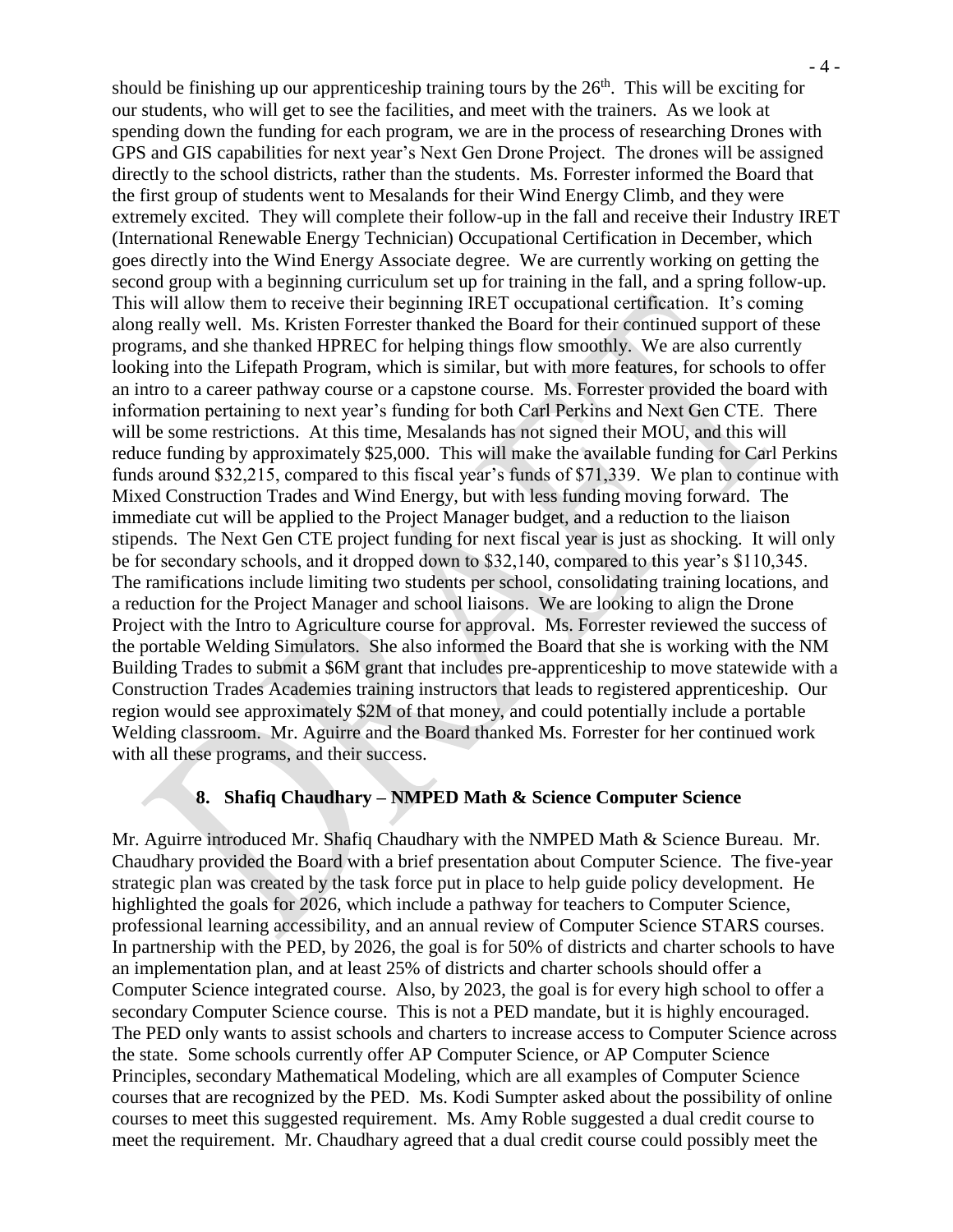Computer Science integration. One of the concerns is finding or funding an FTE for this type of course. Mr. Chaudhary mentioned that the PED is working on providing guidance to school districts to help integrate Computer Science into the core classes at the secondary level. Ms. Amy Roble mentioned that she attended the hands-on activity session provided by the Math & Science Bureau during the Spring Budget Workshop, and thinks it would be a great idea for Mr. Chaudhary and his group to offer that same session as a breakout during the regional professional development workshop on August 9<sup>th</sup> that will include teachers from the region. This would be a great way to introduce the concept of integrating Computer Science. Mr. Chaudhary said they would be more than happy to come up and present for teachers. Mr. Aguirre and the Board thanked Mr. Chaudhary for his presentation.

### **9. Related Services**

Mr. Aguirre informed the Board that if any district needs related services, or would like HPREC to assist them with securing related services, including advertisement, send him an email and we can set up an individual meeting to discuss. We just found out that we are losing our transition counselor, who currently works in six of our eight districts. That is one area we need to look at, and will advertise for, to meet those needs. High Plains REC is more than willing to assist your district in finding these staff to meet your needs.

## **10. NMPED Literacy Coaches**

Mr. Aguirre informed the Board that the PED would like to put a Literacy Coach in every REC across the state. They need to enroll or already be enrolled in LETRS, it needs to be a teacher who can earn a stipend, they need to be somewhat grounded in structured literacy, and it needs to be a practice for school administration. We are in the early stages of conversation with the PED. We anticipate it will be a 220-day contract. You will begin seeing advertising soon. Mr. Aguirre asked if the Superintendents could see supporting this effort. Ms. Kristie Medina indicated that her district would continue to support this effort. Ms. Amy Roble stated that in her district the secondary teachers have a need for a literacy coach, therefore her district would support this effort. Ms. Kodi Sumpter asked about sustainability. Her district would support this effort, but it would be nice if it could be sustained this time. Mr. Aguirre agreed that sustainability would be a plus, and he is hopeful at this time.

# **11. HPREC Procured Contracts**

Mr. Aguirre provided the Board with a list of approved procured contracts that are pre-bid and available to use in their districts, any charter, and/or state agency. He reminded them that the 2% administrative fee is paid by the vendor and goes back to HPREC for future district support. He also noted that several districts are using Edgenuity (Imaginary Learning) for professional development, and he tried to get them to attend this meeting to provide a presentation, but was unable. If anyone is interesting in more information, please send Mr. Aguirre an email.

### **12. Medicaid**

Mr. Aguirre reminded the Board to ensure their related service personnel are completing their service logs in a timely manner. He also informed the Board that Medicaid funding can be used for related services, school nurse salaries, and school nurse supplies. The Board also discussed the possibility of moving expenses for related services from Operational to Medicaid as needed, without facing the penalties of supplanting.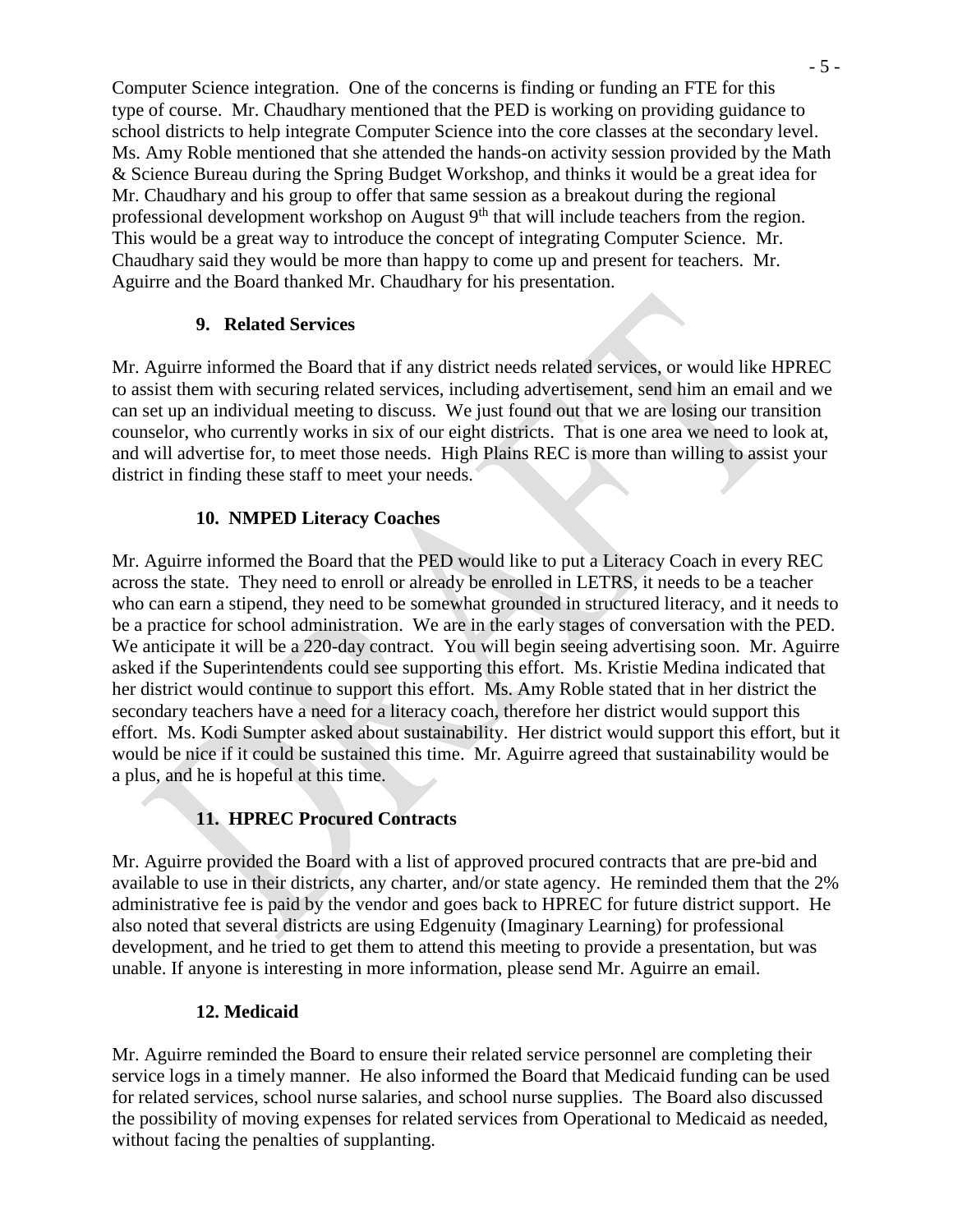## **13. HPREC-NMPED Program Update**

Mr. Aguirre informed the Board that we are starting to close out our PED IGAs as we near the end of the fiscal year. Every program is trying to finalize their expenses and spend down their funding. We ask all programs to finalize expenses by June  $22<sup>nd</sup>$ , so we are able to close our books on June 30<sup>th</sup>. We are always hopeful that a successful year will help bring new IGAs for next fiscal year. We are starting to see those new IGAs come across our desks at this time.

## **14. 2022 Legislative Session**

Mr. Aguirre asked if anyone wanted to discuss a specific topic from the Legislative Session. There was no discussion.

# **VI. Comments from Participants**

Ms. Kodi Sumpter thanked the REC staff for all they do to help the regional schools, especially with the Instructional Materials piece. She also noted that her building project is moving forward in a timely manner. The other push from the PED is to add on days and participate in the ELTP (Extended Learning Time Plan). We have met with parents and have tried to sell the additional five extra days, especially since the funding is available, but we're having difficulty getting anyone on board.

Ms. Kristie Medina stated that her district is taking a break from ELTP, and they are going to apply for the K-12 Planning Grant. They hope this will allow them to do a reset, and hopefully do it more effectively in the future. They are waiting for approval to opt out of it next school year.

Mr. Kamau Turner stated that with all they have going on right now, they will not be participating in the ELTP either, despite the pressure he is receiving from the PED.

Ms. Amy Roble stated that her district is back-tracking a little bit as well. They did not participate in the ELTP or K-5 Plus, but they did have more instructional days than they were required to have. They will go back to the minimum number of days required for next school year. They will also apply for the K-12 Planning Grant, because they added additional PD days to keep the teacher contracts at the same number of days total. We are hoping to get our community to buy in with the extra field trip days idea.

Ms. Johnna Bruhn stated that they too are neck deep in planning for the upcoming school year. She agreed with using the additional days for ELTP as professional planning days for teachers. They discussed the K-12 Plus Pilot program that has the additional 5 days, but are probably going to apply for the K-12 Planning Grant instead. Ms. Kristie Medina asked Ms. Johnna Bruhn to discuss her new school and how they went about planning for that. Ms. Bruhn gave a brief explanation of how they went about qualifying for a waiver from PSFA. Ms. Kodi Sumpter stated that PSFA is really great to work with, and it has been a very positive experience.

Mr. Aguirre asked the Board about their participation in the Instructional Materials Project that was mentioned earlier in the meeting. The Board has several questions before they agree to full participation. Mr. Aguirre will ask Mr. Anthony Burns for more information. Ms. Kristie Medina stated that although the logistics will have to be ironed out, it sounds like a great